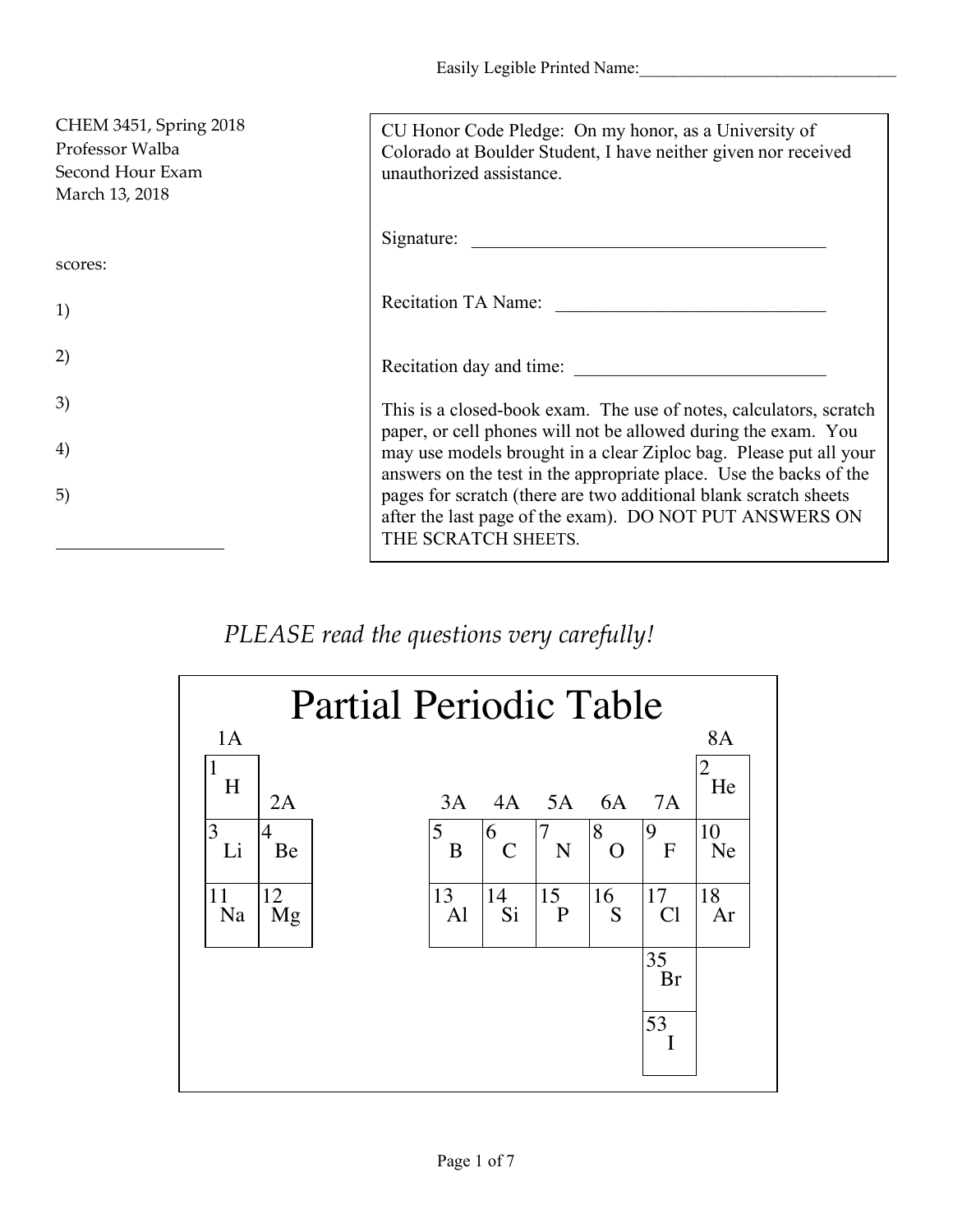1) (20 pts) a) Draw the structure of methyl cation (CH3+) with the plane containing all the atoms perpendicular to the page (use wedges and dashes to indicate bonds going back, or coming out of the page). On your structure indicate bonds by overlapping orbitals (spheres or "tear-drop" shaped orbitals), and **include the non-bonding valence orbital (or orbitals)** in your structure using the standard simplified graphical formalism for the orbitals (e.g. an S orbital would be a sphere, and a P orbital would be a "dumbbell," etc.). Indicate the names of the orbitals on the carbon.

b) Draw the structure of ethylene (CH<sub>2</sub>=CH<sub>2</sub>), oriented such that the plane containing all the atoms is perpendicular to the plane of the page. Show and label the valence orbitals and bonds involved as you did for  $CH<sub>3</sub><sup>+</sup>.$ 

c) Give the hybridization of carbon for the methyl cation and for the two carbons of ethylene.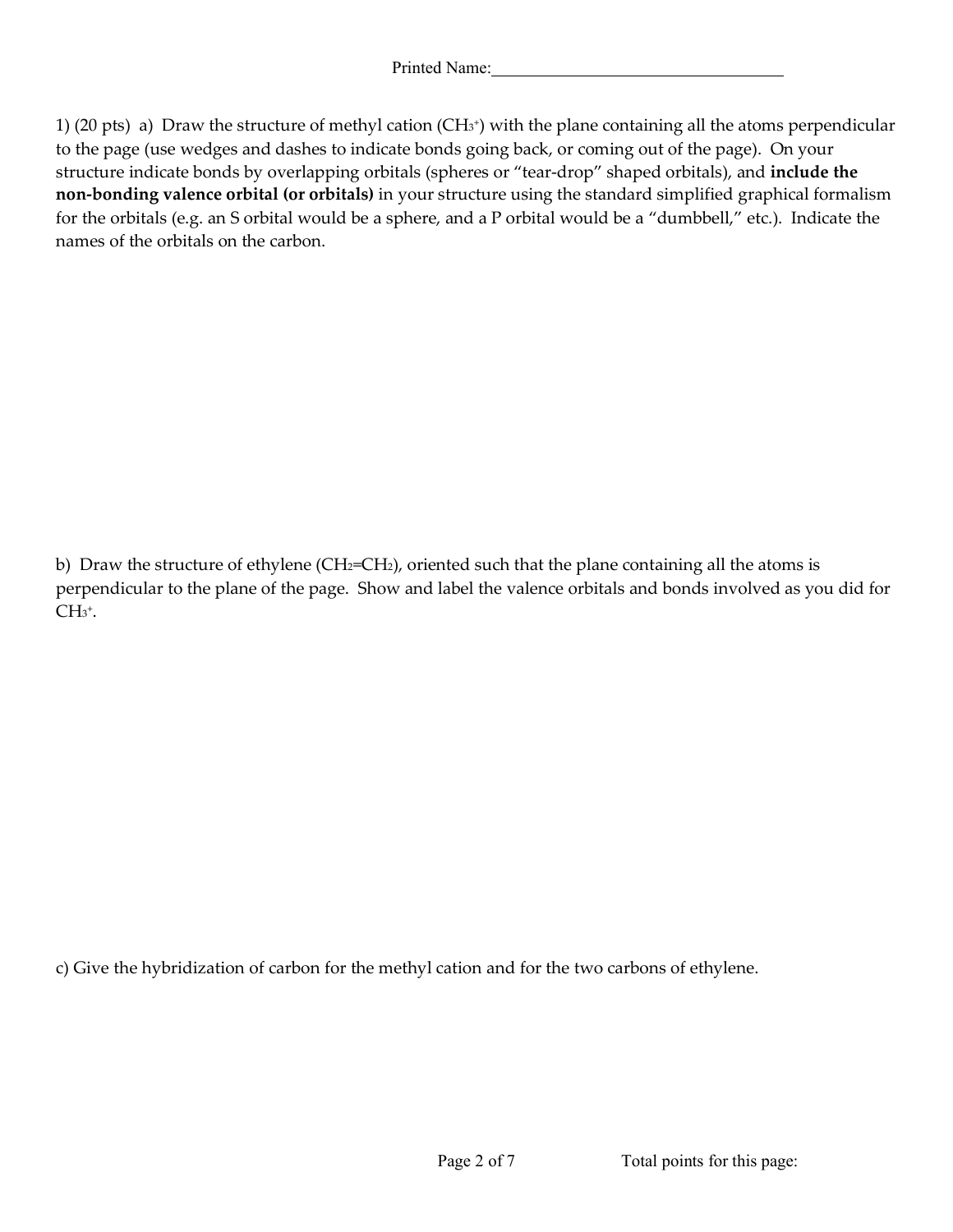## 1 - continued

d) Show an "arrow-pushing mechanism" for the addition of HBr to ethylene starting with your ethylene structure (with orbitals) from Q1b (re-drawn below). Note that this is NOT a standard arrow-pushing mechanism. We don't show orbitals in a standard arrow-pushing mechanism, but you can use arrows to show what the electrons in the orbitals are doing in the reaction of HBr with ethylene.

e) For the two pairs of alkenes given below, circle the **more stable** alkene, and **give a very brief explanation for your answer**.

i

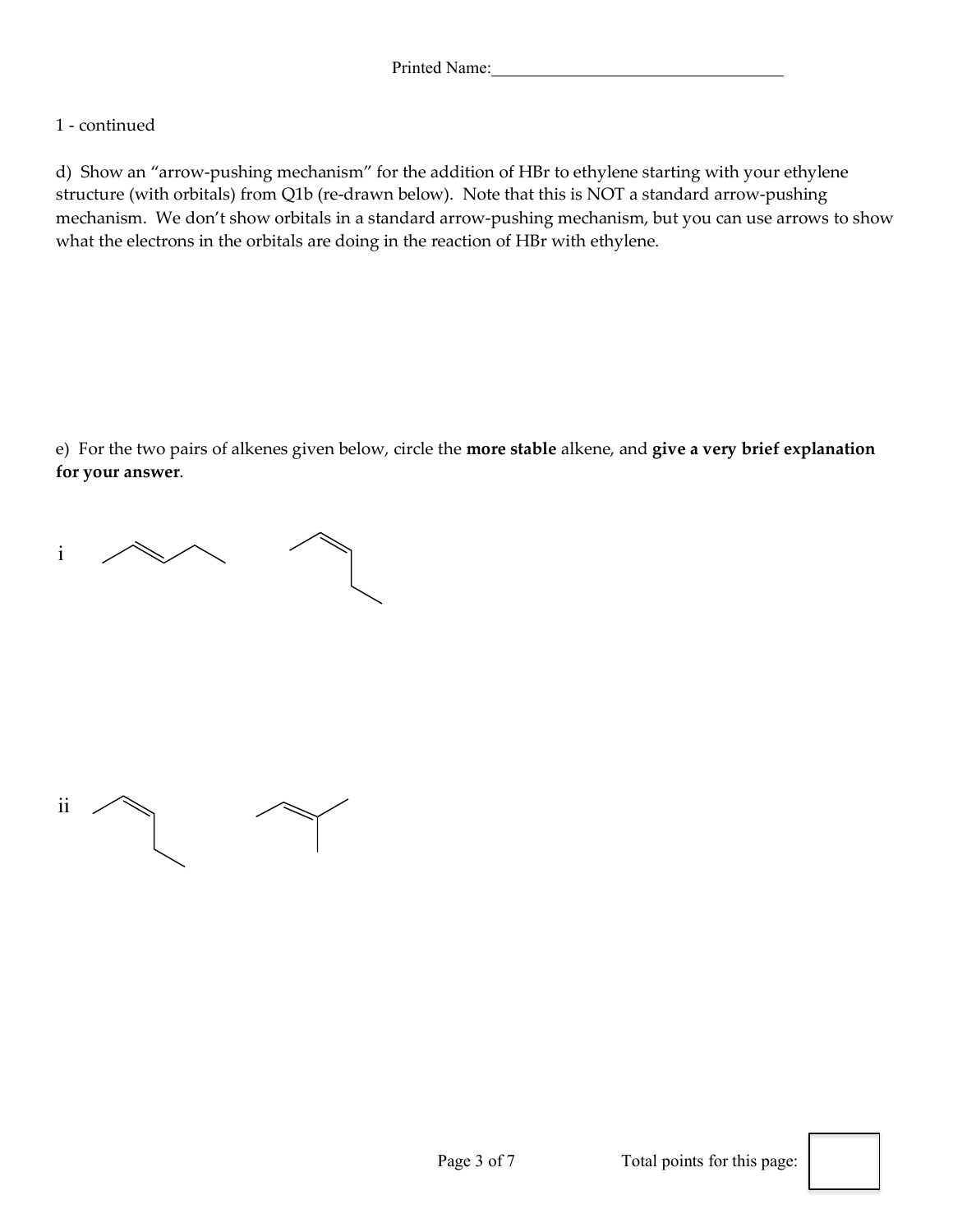2) (20 pts) Give the single major product (or two major products if two are) for each of the following reactions, carefully showing stereochemistry using wedges and dashes if appropriate. If a racemate is formed, show only one enantiomer and label it "rac." Assume chiral starting materials are single pure enantiomers unless they are labeled "rac."

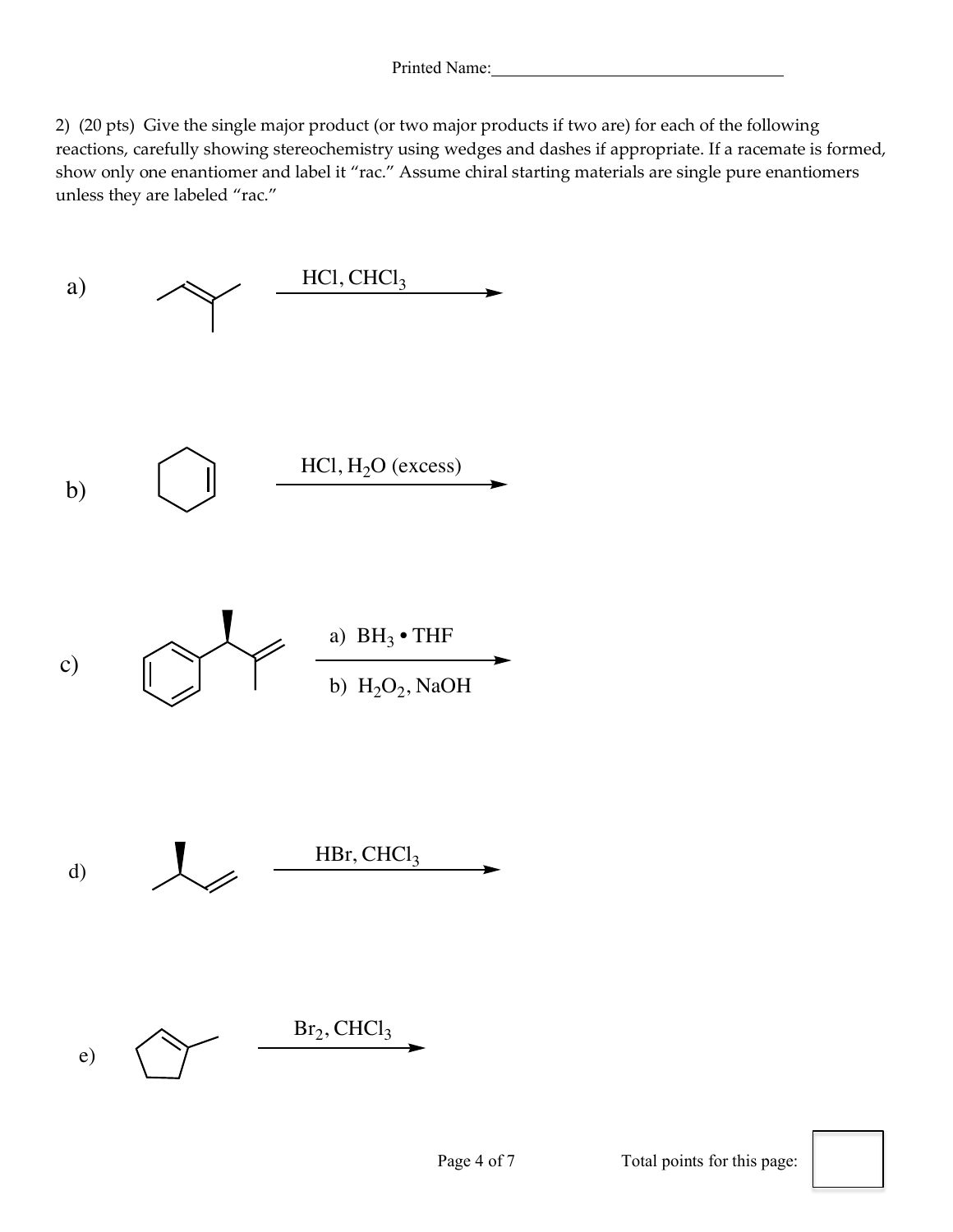3) (20 pts) (25 pts) Propose reagents for accomplishing each of the following transformations. For reactions involving sequential addition of reagents, label the two steps using letters. Make your synthesis efficient (i.e. the target product should be the major product). Assume chiral starting materials and products are single pure enantiomers unless they are labeled "rac."

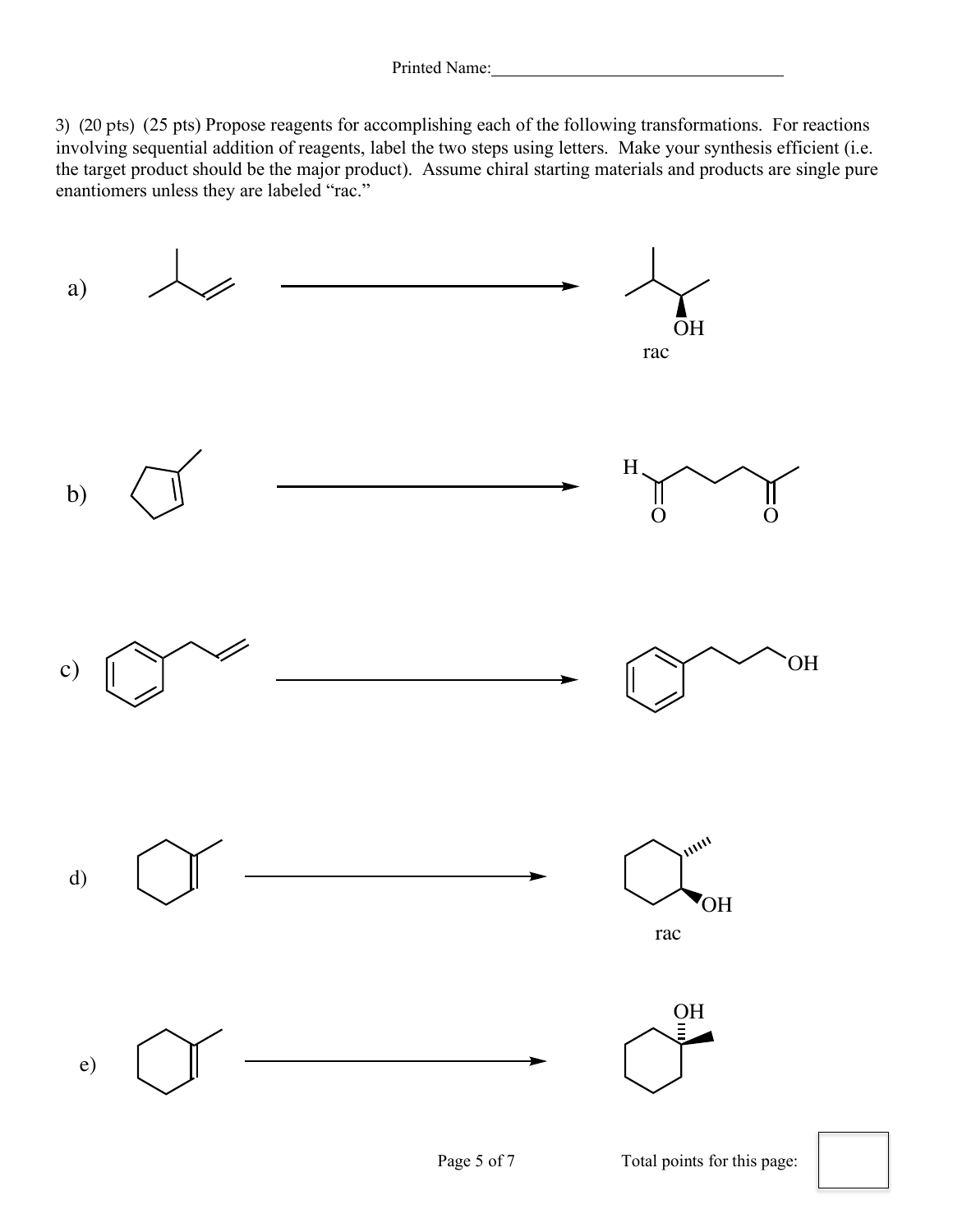- 4) (20 pts)
- a) Label the stereochemistry of this alkene using the E/Z convention.



b) For each of the following structures, label the stereochemistry of the stereocenters using the R/S convention. If a molecule has multiple stereocenters, be sure to clearly label each stereocenter. AND, circle the circle the molecules below which are chiral.



c) Suppose you have isolated compound **1** below from tree bark. You measure the optical rotation of your molecule, and find that in ether solvent, the rotatory power under standard conditions is +10.8°. However, you don't know the absolute configuration of compound **1**, and it's not in the literature**.**



However, you find you can purchase optically pure compound **2**, with a standard rotation of +7.39°. The stereochemical structure of compound **2** is known – as indicated in the structure.



Explain **in the space below (and please, no microscopic writing – the answer should be short)**, how you would determine the stereochemistry of your new compound **1**.